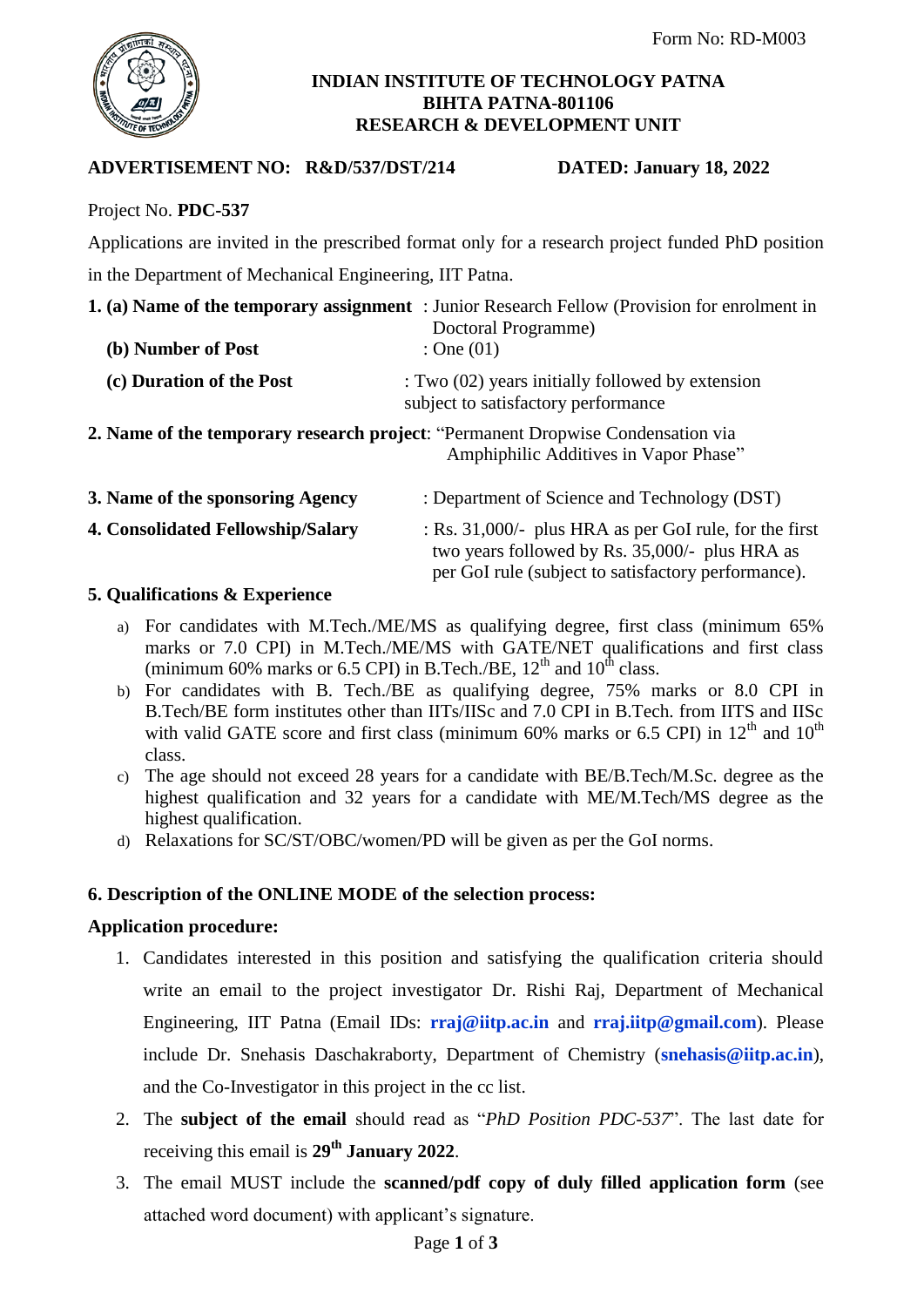

# **INDIAN INSTITUTE OF TECHNOLOGY PATNA BIHTA PATNA-801106 RESEARCH & DEVELOPMENT UNIT**

- 4. The email MUST include self-attested scanned **pdf copy of all supporting documents** (degree certificates, mark-sheets, GATE scorecard, and category certificate, if applicable).
- 5. The application should additionally include a **500-word statement of purpose (SOP)**. This document should elaborate on your interest in this project and any relevant prior experience/skills which would help you in solving the assigned research problem.
- 6. The application should also include a brief **Academic CV** not exceeding two pages.

IIT Patna reserves the right to not shortlist any candidate in case the application email does not contain complete information backed up by supporting documents as listed above.

All candidates who apply via email by **29th January 2022** (deadline) and are shortlisted will be informed regarding the further details by  $5<sup>th</sup>$  February 2022.

**Date of ONLINE Interview: 10<sup>th</sup> February 2022** (11<sup>th</sup> February has been kept as the reserve *day in case of large number of applications*). It is the responsibility of the applicant to ensure that they have a reliable internet connectivity on the date of online interview.

**7. About the Project:** Surface treatment strategies which promote dropwise condensation are of significant interest in applications such as heat pipes, heat exchangers, power plants, and water desalination/harvesting. Despite decades of research, stable dropwise condensation has been hardly realized in practical industrial applications due to the following reasons: (i) coatings increase the manufacturing cost, (ii) coatings add a parasitic thermal resistance, (iii) long-term robustness of coatings is still an issue.

IIT Patna in collaboration with the Korea Advanced Institute of Science and Technology (KAIST) proposes a paradigm shift in how dropwise condensation is attained in practical applications. The team will incorporate volatile amphiphilic additives (low vapor-pressure surfactants and ionic liquids) in the vapor-phase along with the steam. These vapor-phase amphiphiles will be adsorbed on to the liquid-vapor interface of the condensing droplets. The amphiphile laden droplets will then repel each other to promote dropwise condensation on any surface in contrast to conventional condensers wherein a gradual transition to the film wise regime occurs. We expect to facilitate permanent dropwise condensation on any surface without requiring complex surface modification. Through this study, we will target over 5 times enhancement of